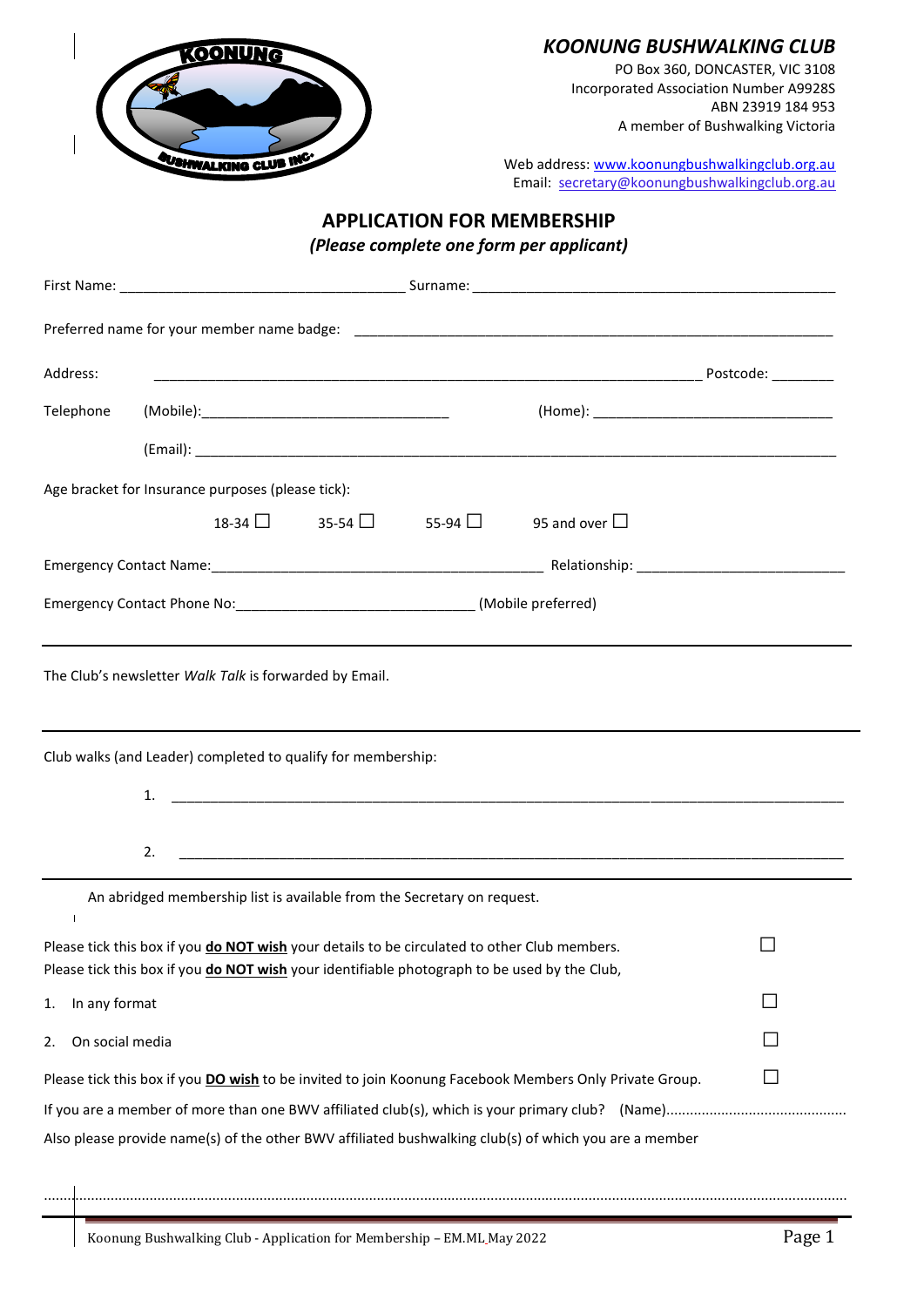#### **Acknowledgement of Risks and Obligations of Members**

I acknowledge that my voluntary participation in activities organised by the Koonung Bushwalking Club, may expose me to risks that could lead to injury, illness or death or to loss of or damage to my property. These risks include but are not limited to, snake or insect bites, traversing rough ground, loose stones or rocks, scrub, fallen logs or other obstacles, slippery surfaces and creek crossings, encountering weather conditions that could lead to hypothermia or hyperthermia and being in locations where evacuation for medical treatment may take hours or days.

To minimise these risks I will endeavour to ensure that:

- 1. The activity is within my capabilities.
- 2. I am carrying food, water and equipment appropriate for the activity
- 3. I will advise the activity leader if I am taking any medication or have any physical or other limitation that might adversely affect my participation in the activity.
- 4. I will make every effort to remain with the rest of the party during the activity and accept the instructions of the leader of the activity.
- 5. I will advise the leader of any concerns I am having, and
- 6. I will comply with all reasonable instructions of club officers and the activity leader.

I have read and understood these requirements and considered the risks. I still wish to participate in Club activities and accept that in signing this form I take full responsibility for my actions.

I also acknowledge that signing this form will be deemed as full acceptance and understanding of the above conditions.

I further acknowledge that in signing this form I support the purposes of the Koonung Bushwalking Club and agree to comply with the Rules of the Club and the Privacy Policy as displayed on our website under About Us in the Members' section.

**MEMBERSHIP FEES**: - Due and payable by **30th June 2022** and if joining **after November 1st** , only 50% of the Annual Fee is payable. If KBC is your secondary BWV affiliated club, \$15 per person may be deducted from the full year fees shown below.

> Former members re-joining after a 2 year break from club membership are required in their application to pay once again the Joining Fee**.**

| <b>ONE OFF JOINING FEE (\$20 per person)</b>                          |                   | $=$ S          |  |
|-----------------------------------------------------------------------|-------------------|----------------|--|
| <b>Plus</b>                                                           |                   |                |  |
| <b>ANNUAL MEMBERSHIP FEES:</b> (circle below whichever is applicable) | <b>TOTAL FEE:</b> | $=$ S<br>$=$ S |  |

| <b>INDIVIDUAL:</b>                   | \$40 |  |
|--------------------------------------|------|--|
| <b>INDIVIDUAL (KBC not primary):</b> | \$25 |  |

#### **PAYMENT CAN BE MADE BY:**

*Cash, Cheque (address as below),* **or** *EFT to Koonung Bushwalking Club, BSB: 063-254, ACCT NO. 1006 1151*

**NOTE: Whether paying by electronic transfer, cash or cheque, this completed form MUST be sent to the Treasurer. EITHER by Aust. Post - The Treasurer, Koonung Bushwalking Club, P.O. Box 360, Doncaster 3108, OR Scan / photograph and email to treasurer@koonungbushwalkingclub.org.au OR deliver in person to the treasurer at a KBC meeting (third Wed. of each month).**